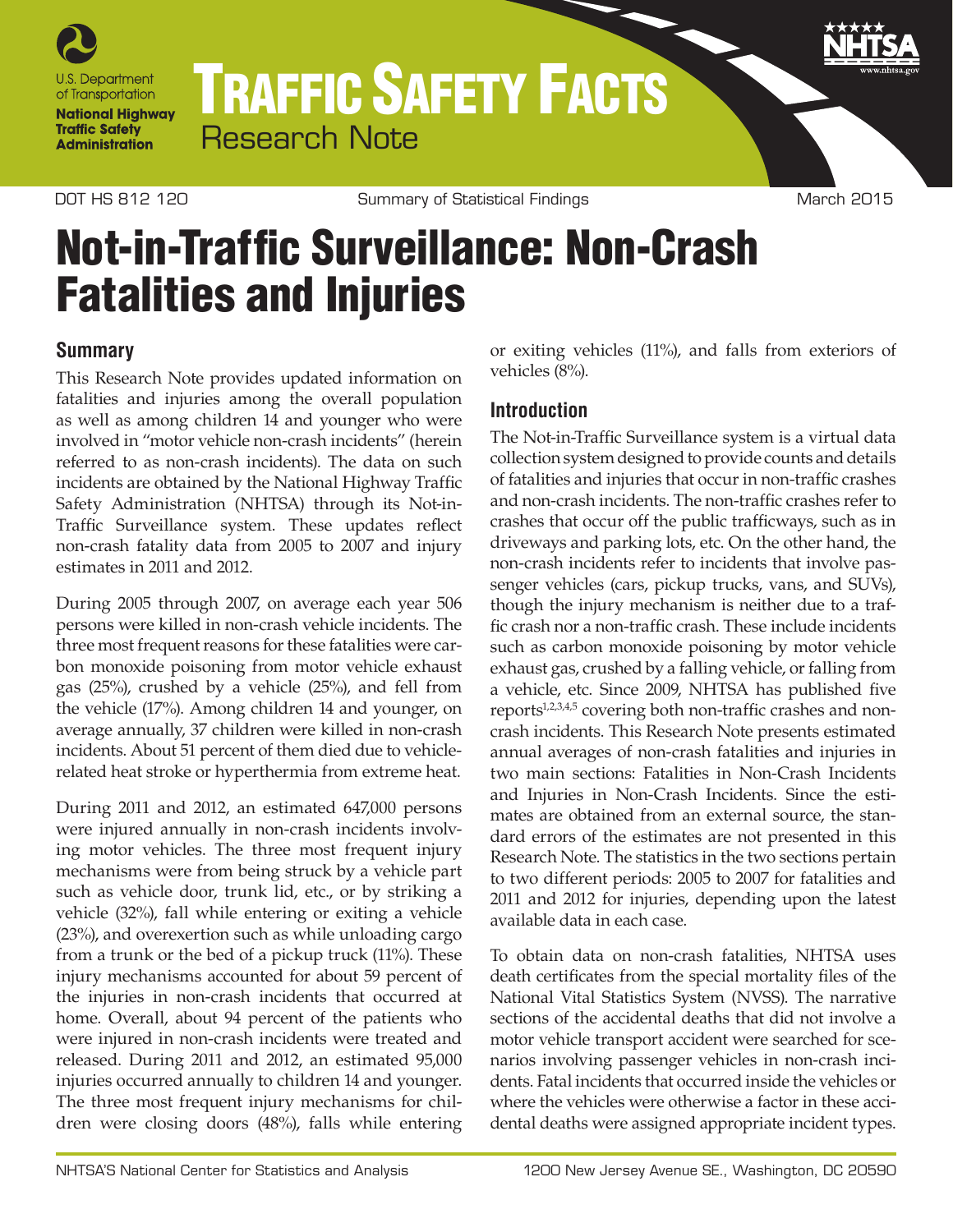To collect information on non-crash injuries involving passenger vehicles, NHTSA collaborated with the Consumer Product Safety Commission (CPSC) to conduct a special study of emergency department records contained in the National Electronic Injury Surveillance System—All Injury Program (NEISS-AIP). Since January 1, 2008, all NEISS-AIP motor vehiclerelated and car seat-related injuries have been reviewed by trained coders at approximately 60 sampled hospitals to identify the non-crash incidents that involved passenger vehicles. The injuries resulting from crashes or related to car seats outside of motor vehicles were excluded by using a screening question, "Was the victim injured in a collision/rollover or in a car seat (child restraint systems) away from the vehicle?"

# **Fatalities in Non-Crash Incidents**

This section presents the annual average of the estimated non-crash fatalities among the overall population as well as among children 14 and younger, based upon the mortality data obtained from the CDC's NVSS database.

# *Fatalities to People in Non-Crash Incidents*

During 2005 to 2007, on average, 506 deaths occurred annually in non-crash incidents that involved passenger vehicles. Table 1 shows the distribution of the incident type involving these fatalities. About 25 percent of the non-crash fatalities occurred due to unintentional carbon monoxide poisoning from motor vehicle exhaust gas. Such incidents occur when a person remains inside an enclosed space such as garage or a vehicle. An equal percentage of non-crash fatalities occurred to persons who were crushed by falling vehicles; a scenario usually occurring while a person was working under a passenger vehicle that subsequently fell from its supports. Fall from a vehicle was the next highest incident type that caused about 17 percent of the non-crash deaths. Vehicle fires caused 8 percent of the fatalities, and 7 percent of the fatalities occurred to people who were struck by an object. Incidents of heat stroke/hyperthermia that usually involve children resulted in 32 fatalities (6%) on average each year. Additionally, 10 fatalities (2%) were attributed to hypothermia, and 14 fatalities (3%) occurred due to drowning/immersion of the vehicles. Vehicle window asphyxia, occurring due to the closing of power windows or from partially opened (stationary) windows, accounted for an annual average of 3 fatalities (about 1% of all non-crash fatalities). An equal number of fatalities were caused by positional asphyxia.

#### Table 1. **Fatalities to People in Non-Crash Incidents**

|                                                   | <b>Estimated Annual Average</b> |                   |  |
|---------------------------------------------------|---------------------------------|-------------------|--|
| <b>Incident Type</b>                              | <b>Frequency<sup>t</sup></b>    | <b>Percentage</b> |  |
| Carbon monoxide poisoning from<br>vehicle exhaust | 126                             | 25%               |  |
| Crushed by vehicle                                | 125                             | 25%               |  |
| Fell from vehicle                                 | 85                              | 17%               |  |
| Vehicle fire                                      | 42                              | 8%                |  |
| Struck by object                                  | 36                              | 7%                |  |
| Heat stroke/hyperthermia                          | 32                              | 6%                |  |
| Drowning                                          | 14                              | 3%                |  |
| Hypothermia                                       | 10                              | 2%                |  |
| Poisoning in vehicle from other source            | 8                               | 2%                |  |
| Wheelchair fell from vehicle                      | 6                               | 1%                |  |
| Miscellaneous vehicle incidents                   | 5                               | 1%                |  |
| Electrocution                                     | 4                               | 1%                |  |
| Closed in trunk                                   | 4                               | 1%                |  |
| Child seat/seat belt strangulation                | 3                               | 1%                |  |
| Positional asphyxia                               | 3                               | 1%                |  |
| Vehicle window asphyxia                           | 3                               | 1%                |  |
| <b>Burns</b>                                      | 1                               | $<< 1\%$          |  |
| Tire explosion                                    | 1                               | $<< 1\%$          |  |
| <b>Total</b>                                      | 506                             | 100%              |  |

Source: National Vital Statistics System (NVSS), 2005–2007 † The sum of the averages may not equal the total shown in the table, due to rounding.

## *Fatalities to Children 14 and Younger in Non-Crash Incidents*

Table 2 shows the distribution of the fatalities among children 14 and younger in non-crash incidents such as heat stroke/hyperthermia, carbon monoxide poisoning, etc. About 51 percent of the estimated annual average of 37 non-crash fatalities among children occurred due to heat stroke/hyperthermia. The underlying cause of death on death certificates for cases in which heat stroke is suspected is not always heat-related and the narrative used to capture non-crash fatalities might not reference a motor vehicle. As a result, the number reported here may differ from the total count of such deaths obtained through other sources. In addition to the heat-related deaths, carbon monoxide poisoning from the vehicle exhaust caused about 11 percent of the fatalities. Child seat/seat belt strangulation, drowning, or entrapment in the trunk also resulted in fatalities, each accounting for about 5 percent of the non-crash fatalities to children. Vehicle window asphyxia caused death of 2 children, which is 5 percent of the non-crash fatalities. Children also died while falling from vehicles, struck by objects, or from positional asphyxia; 1 fatality occurred from each of these incidents.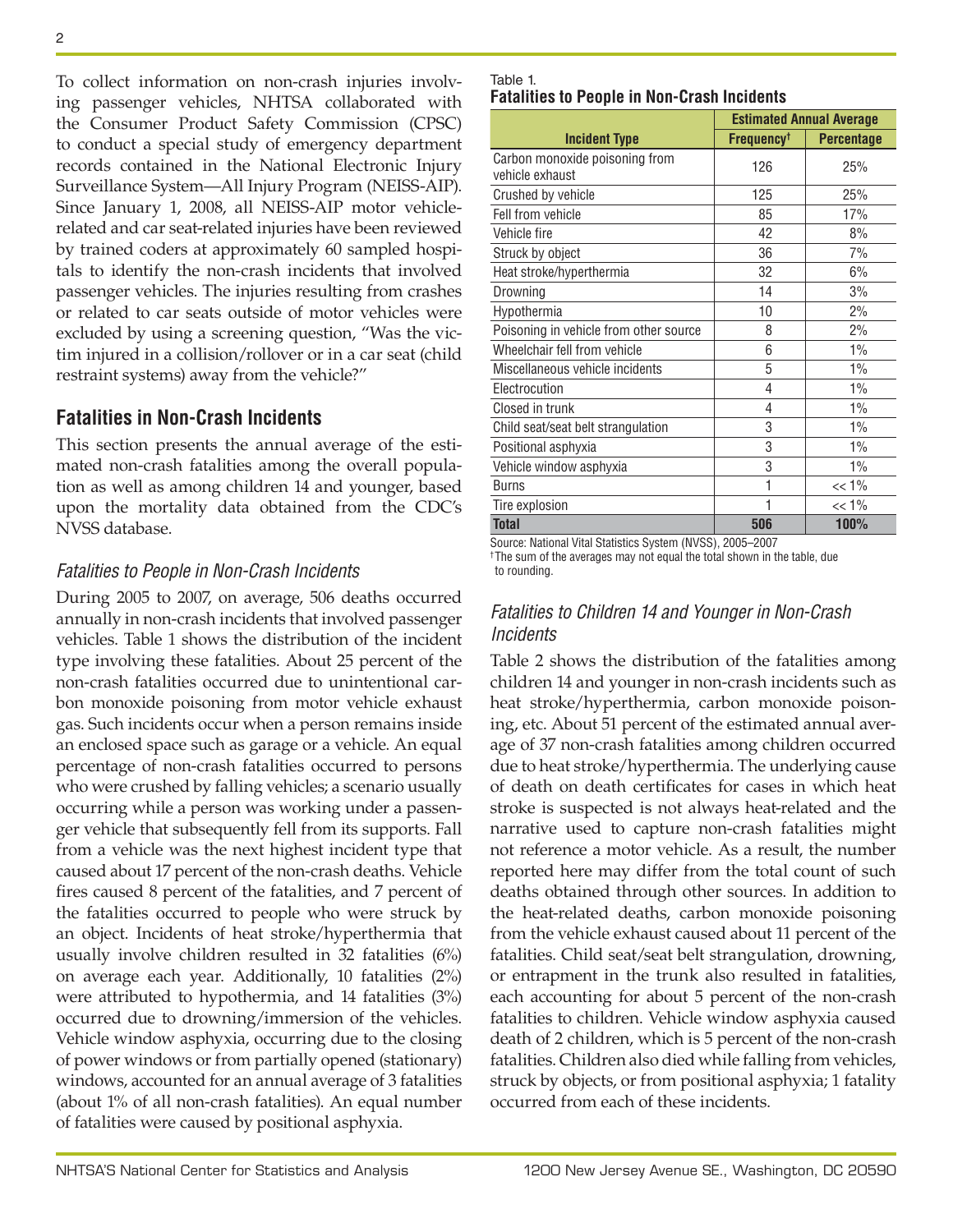#### Table 2. **Fatalities to Children 14 and Younger in Non-Crash Incidents**

|                                                   | <b>Estimated Annual Average</b> |                   |  |  |
|---------------------------------------------------|---------------------------------|-------------------|--|--|
| <b>Incident Type</b>                              | <b>Frequency</b>                | <b>Percentage</b> |  |  |
| Heat stroke/hyperthermia                          | 19                              | 51%               |  |  |
| Carbon monoxide poisoning from<br>vehicle exhaust | 4                               | 11%               |  |  |
| Child seat/seat belt strangulation                | 2                               | 5%                |  |  |
| Drowning                                          | 2                               | 5%                |  |  |
| Closed in trunk                                   | 2                               | 5%                |  |  |
| Fell from vehicle                                 | 1                               | 3%                |  |  |
| Struck by object                                  | 1                               | 3%                |  |  |
| Miscellaneous vehicle incidents                   | 1                               | 3%                |  |  |
| Vehicle window asphyxia                           | 2                               | 5%                |  |  |
| Positional asphyxia                               | 1                               | 3%                |  |  |
| Total                                             | 37                              | 100%              |  |  |

Source: National Vital Statistics System (NVSS) 2005–2007

† The sum of the averages may not equal the total shown in the table, due to rounding.

# **Non-Crash Incidents – Injuries**

NEISS-AIP collects data on non-crash injuries from records of emergency department visits. The relevant data are collected from a probability sample of hospitals across the United States. Since these data are based exclusively on emergency department records, they lack information on the outcomes after the patients leave the emergency departments. The national estimates of injuries in non-crash incidents are obtained by using the sampling weights provided by NEISS-AIP. These estimates pertain only to those persons whose injuries were serious enough to warrant trips to emergency departments. Since the data does not capture injuries treated in doctors' offices or the ones that did not require urgent medical care, these estimates do not reflect the complete counts of injuries. Fatalities where the persons were either dead on arrival or died in the emergency departments were excluded from the count of injuries.

# *Injuries in Non-Crash Incidents*

Table 3 lists all the specific injury mechanisms with at least an estimated 1,000 emergency department visits per year. All other injuries are captured in the category labeled "Other or unknown." The specific injury mechanisms account for 97 percent of all non-crash injuries, while the remaining 3 percent occurred in other or unspecified situations. Striking a vehicle or struck by a vehicle part accounted for an estimated one-third (32%) of the estimated 647,000 non-crash injuries seen

in emergency departments. Injuries while striking a vehicle occur when people strike or hit the vehicles with their hands or fists, kick the vehicles, or impact stationary vehicles while running, skating or sledding, etc. On the other hand, injuries when struck by a vehicle occurs when a person is struck by a vehicle part such as a closing or an opening door, a hood, a trunk lid, a tailgate or a closing window, or a vehicle part while repairing the vehicle. The most common noncrash injury type under these scenarios was an injury from a closing vehicle door. An estimated 132,000 people on average annually were injured by a closing door, accounting for 20 percent of all non-crash injuries. Furthermore, these injuries comprised 65 percent of all the injuries resulting from "struck by vehicle part or struck a vehicle" (Table 3). Injuries to persons entering or exiting vehicles accounted for 23 percent of all non-crash incidents. This injury mechanism occurred in one of the three ways: a fall (51%), striking a door or door frame (18%), and other situations such as a sprain or strain while exiting a vehicle (31%). Among all noncrash injuries, fall from a vehicle, striking a door or door frame, and other situations such as a sprain or strain while exiting a vehicle accounted for 12 percent, 4 percent, and 7 percent of the non-crash incidents, respectively. Overexertion was the third most common reason for injury, accounting for an estimated average of 68,000 injuries (11% of all non-crash injuries) per year. Such injuries often occur while unloading cargo from the beds of pickups or trucks or while pushing disabled vehicles. Falls that occurred other than while entering or exiting vehicles accounted for an estimated 10 percent of all non-crash injuries. These included falls from the exteriors of vehicles such as from tailgates or trunk lids (58%) and falls against the exteriors of vehicles such as when slipping on ice or while washing vehicles (37%). Among all non-crash injuries, falls from the exteriors of vehicles and falls against the exteriors of vehicles accounted for 6 percent and 4 percent of all non-crash injuries, respectively. About 60,000 people had cuts from a vehicle part, accounting for 9 percent of all non-crash injuries. About 3 percent of all people injured in non-crash incidents were hit by foreign bodies, mostly while working on vehicles.

Fire and burns were the cause of injury in an average of 13,000 incidents per year. Of these, radiator and antifreeze burns alone accounted for 46 percent injuries. Such injuries often occur while removing hot radiator caps or while repairing vehicles. An addi-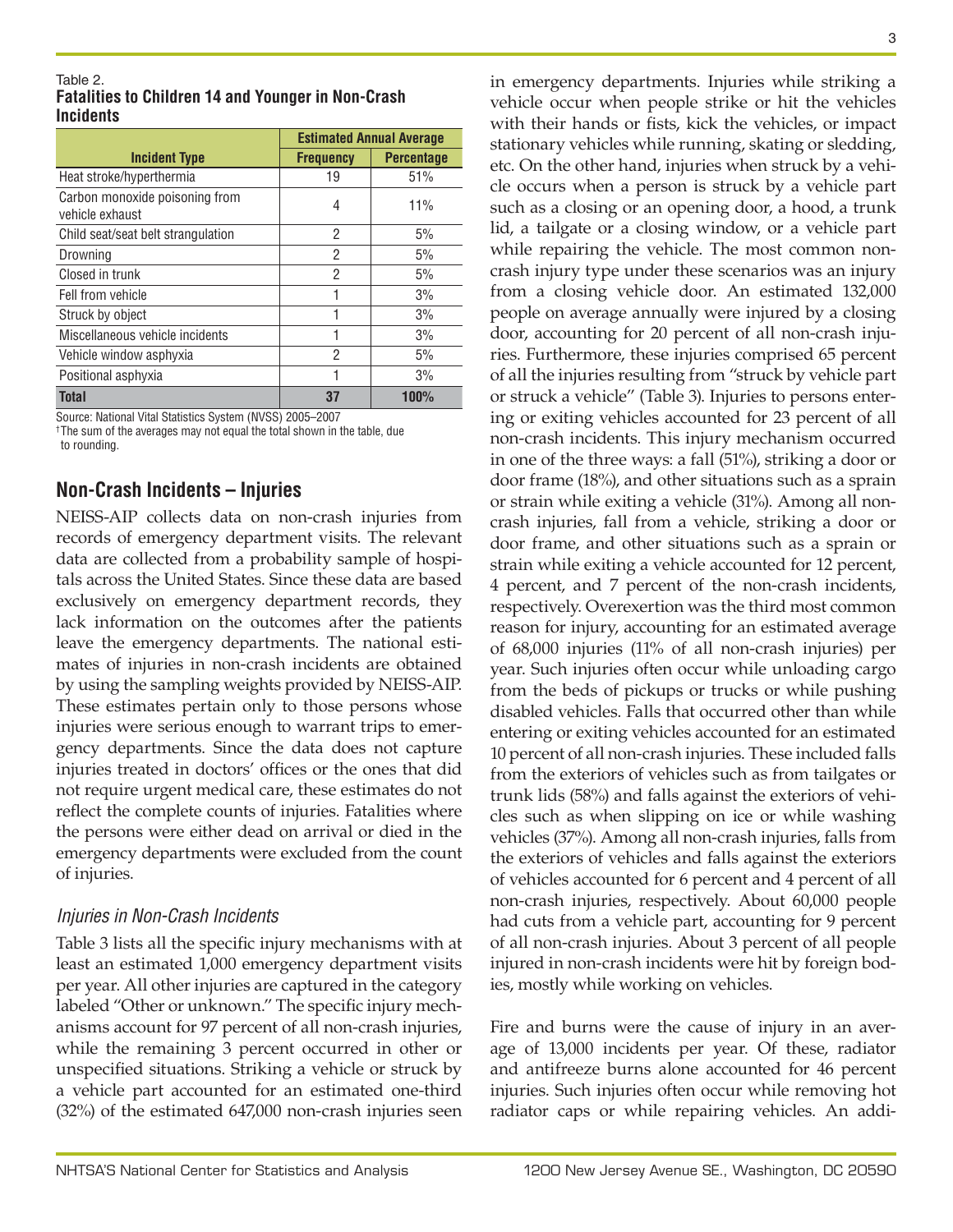#### 4

### Table 3. **Injuries to People in Non-Crash Incidents**

|                                                                                             | <b>Estimated Annual Average</b> |                       |                |  |
|---------------------------------------------------------------------------------------------|---------------------------------|-----------------------|----------------|--|
|                                                                                             | <b>Percentage</b>               |                       |                |  |
| <b>Incident Type</b>                                                                        | <b>Frequency</b>                | <b>Category Based</b> | <b>Overall</b> |  |
| Struck by Vehicle Part or Struck a Vehicle (32% of all non-crash incidents)                 |                                 |                       |                |  |
| Injured by Closing Door                                                                     | 132,000                         | 65%                   | 20%            |  |
| <b>Struck by Trunk Lid</b>                                                                  | 10,000                          | 5%                    | 2%             |  |
| <b>Struck by Hood</b>                                                                       | 5,000                           | 2%                    | 1%             |  |
| Injured by Closing Window                                                                   | 2,000                           | 1%                    | $<1\%$         |  |
| Struck by Other Vehicle Part or Struck a Vehicle (i.e., hitting or kicking vehicle)         | 55,000                          | 27%                   | 9%             |  |
| Subtotal (Struck by Vehicle Part or Struck a Vehicle)                                       | 204,000                         | 100%                  | 32%            |  |
| Entering or Exiting Vehicle (23% of all non-crash incidents)                                |                                 |                       |                |  |
| Fall                                                                                        | 75,000                          | 51%                   | 12%            |  |
| Door Injury                                                                                 | 27,000                          | 18%                   | 4%             |  |
| Other Injury (i.e., sprain or strain)                                                       | 45,000                          | 31%                   | 7%             |  |
| Subtotal (Entering or Exiting Vehicle)                                                      | 147,000                         | 100%                  | 23%            |  |
| Overexertion (11% of all non-crash incidents)                                               |                                 |                       |                |  |
| Overexertion                                                                                | 68,000                          | 100%                  | 11%            |  |
| Fall Other Than Entering or Exiting (10% of all non-crash incidents)                        |                                 |                       |                |  |
| <b>Fall From Exterior of Vehicle</b>                                                        | 38,000                          | 58%                   | 6%             |  |
| Fall Against Exterior of Vehicle                                                            | 24,000                          | 37%                   | 4%             |  |
| <b>Fall Inside Vehicle</b>                                                                  | 3,000                           | 5%                    | $\sqrt{1\%}$   |  |
| Subtotal (Fall Other Than Entering or Exiting)                                              | 65,000                          | 100%                  | 10%            |  |
| Cut by Part of Vehicle (9% of all non-crash incidents)                                      |                                 |                       |                |  |
| <b>Cut by Part of Vehicle</b>                                                               | 60,000                          | 100%                  | 9%             |  |
| Foreign Body (3% of all non-crash incidents)                                                |                                 |                       |                |  |
| While Working on Vehicle (i.e., sanding vehicle or working under vehicle)                   | 16,000                          | 73%                   | 2%             |  |
| While Driving Vehicle (i.e., object coming through open window)                             | 2,000                           | 9%                    | $< 1\%$        |  |
|                                                                                             | 4,000                           | 18%                   | 1%             |  |
| Other Injury                                                                                |                                 |                       | 3%             |  |
| Subtotal (Foreign Body)                                                                     | 22,000                          | 100%                  |                |  |
| Fire or Burn (2% of all non-crash incidents)                                                |                                 |                       |                |  |
| Radiator/Antifreeze Burn                                                                    | 6,000                           | 46%                   | 1%             |  |
| Vehicle Fire Incident                                                                       | 2,000                           | 15%                   | $< 1\%$        |  |
| Muffler/Exhaust Pipe Burn                                                                   | 1,000                           | 8%                    | $<1\%$         |  |
| Other Heat-Related Burn                                                                     | 3,000                           | 23%                   | 0%             |  |
| <b>Other Chemical Burn</b>                                                                  | 1,000                           | 8%                    | $0\%$          |  |
| Subtotal (Fire or Burn)                                                                     | 13,000                          | 100%                  | 2%             |  |
| Hoist/Jack Incident (2% of all non-crash incidents)                                         |                                 |                       |                |  |
| <b>While Changing Tire</b>                                                                  | 3,000                           | 23%                   | $<1\%$         |  |
| Other Injury                                                                                | 10,000                          | 77%                   | 2%             |  |
| Subtotal (Hoist/Jack incident)                                                              | 13,000                          | 100%                  | 2%             |  |
| Tire Incident (lacerations while changing/ inflating tires) (1% of all non-crash incidents) |                                 |                       |                |  |
| <b>Tire Incident</b>                                                                        | 9,000                           | 100%                  | 1%             |  |
| Struck by Other Object (usually cargo) (2% of all non-crash incidents)                      |                                 |                       |                |  |
| Struck by Other Object                                                                      | 16,000                          | 100%                  | 2%             |  |
| Wheelchair Incident (i.e., fall from wheelchair) (<1% of all non-crash incidents)           |                                 |                       |                |  |
| Wheelchair Incident                                                                         | 3,000                           | 100%                  | $< 1\%$        |  |
| Poisoning (1% of all non-crash incidents)                                                   |                                 |                       |                |  |
| Carbon Monoxide From Vehicle Exhaust                                                        | 2,000                           | 40%                   | $< 1\%$        |  |
| Other Injury                                                                                | 3,000                           | 60%                   | $< 1\%$        |  |
| Subtotal (Poisoning)                                                                        | 5,000                           | 100%                  | 1%             |  |
| Heat Exhaustion (<1% of all non-crash incidents)                                            |                                 |                       |                |  |
| <b>Heat Exhaustion</b>                                                                      | 2,000                           | 100%                  | $< 1\%$        |  |
| Other or Unknown (i.e., unspecified injury) (3% of all non-crash incidents)                 |                                 |                       |                |  |
| Other or Unknown                                                                            | 19,000                          | 100%                  | 3%             |  |
| Total <sup>†</sup>                                                                          | 647,000                         | 100%                  | 100%           |  |
|                                                                                             |                                 |                       |                |  |

Source: National Electronic Injury Surveillance System – All Injury Program, 2011–2012

†Total, computed from unrounded entries, may not equal the actual sum of entries shown in the table.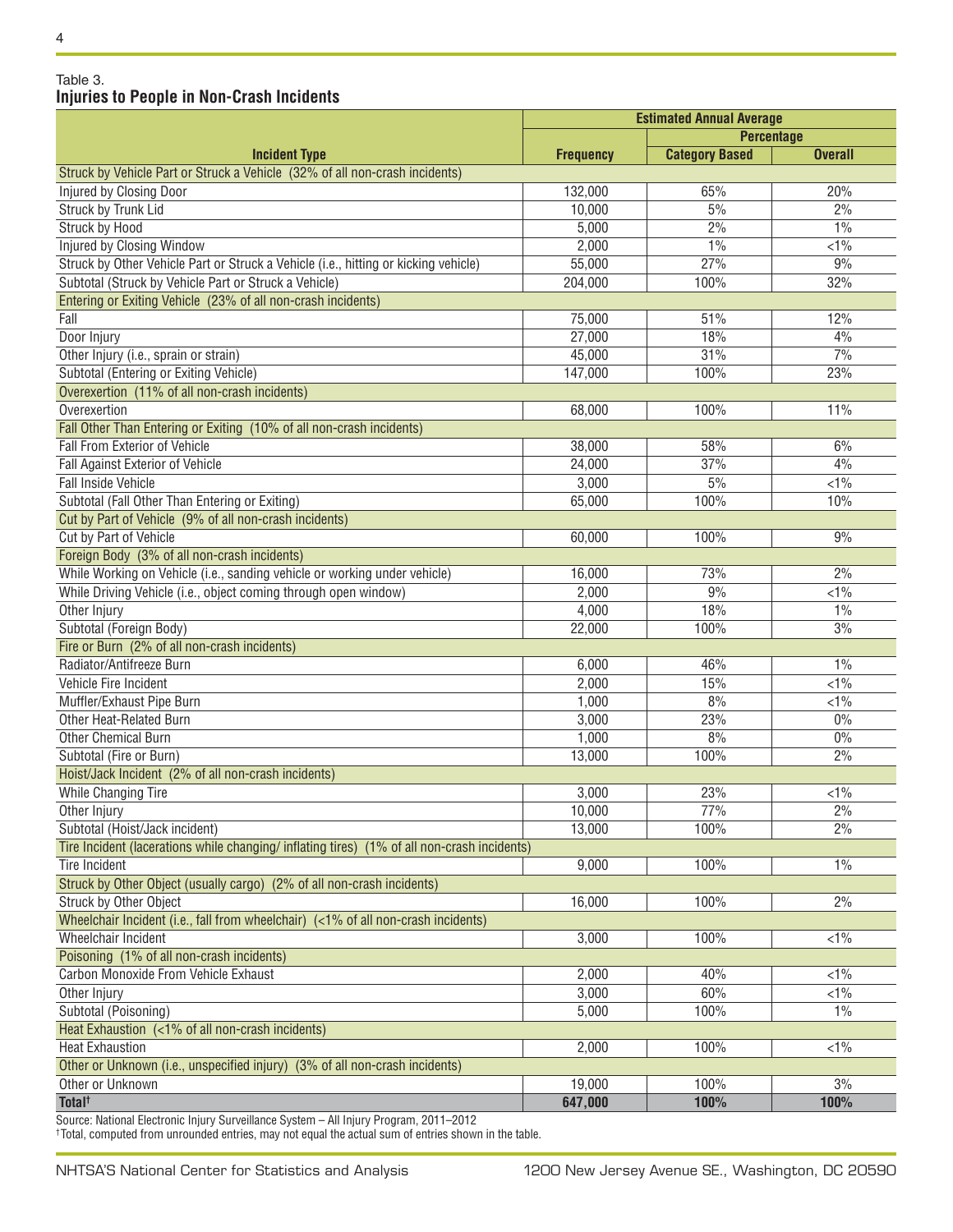tional 15 percent of the fire-related injuries were from vehicle fire incidents. About 13,000 people (2% of all people injured in non-crash injuries) were injured from hoist/jacking incidents that occurred while changing tires. An estimated 2,000 injuries per year were from heat exhaustion. This included both people inside hot vehicles and heat-related injuries while repairing vehicles. Other less commonly occurring injuries to people included those occurring while struck by other objects such as cargo (2% of all injuries), tire incidents, and carbon monoxide poisoning (each accounting for about 1% of all non-crash injuries).

Injury severity in NEISS-AIP is measured by the disposition of the non-crash incident. For an estimated 94 percent of the non-crash injuries, the patients were treated and released from the emergency departments. In the case of an estimated 5 percent of the incidents, the patients were admitted to hospitals or transferred to other hospitals. The remaining 1 percent left the emergency room without being treated or transferred to another facility. A general incident location is known in about 50 percent of the cases. Among such cases, an estimated 53 percent

occurred at home (house, townhouse, apartment, etc.). A majority (59%) of the injuries at home could be attributed to three injury mechanisms, namely struck by a vehicle part or by striking a vehicle, falls while entering or exiting vehicles, and overexertion due to unloading cargo from trunks or the beds of pickup trucks. Two other common locations of non-crash incidents were streets and highways (22%) and other public property such as parking lots and business centers (20%).

### *Injuries to Children in Non-Crash Incidents*

The special study identified 3,581 non-crash incidents involving children 14 and younger. Based on this statistical sample, an estimated annual average of 95,000 injuries occurred to children during 2011 and 2012. Table 4 presents estimates for some of the more commonly occurring injury mechanisms. An estimated 52,000 children were injured annually by striking vehicles or vehicle parts as well as by striking a vehicle, which accounts for 55 percent of all non-crash injuries to children. In a majority of these cases, the injuries resulted from being jammed by closing doors (88%). Among all

Table 4.

|  | Injuries to Children 14 and Younger in Non-Crash Incidents |  |  |  |  |  |  |
|--|------------------------------------------------------------|--|--|--|--|--|--|
|--|------------------------------------------------------------|--|--|--|--|--|--|

|                                                                                                                | <b>Estimated Annual Average</b> |                       |                |  |  |  |
|----------------------------------------------------------------------------------------------------------------|---------------------------------|-----------------------|----------------|--|--|--|
|                                                                                                                |                                 | <b>Percentage</b>     |                |  |  |  |
| <b>Incident Type</b>                                                                                           | <b>Frequency</b>                | <b>Category Based</b> | <b>Overall</b> |  |  |  |
| Struck by Vehicle Part or Struck a Vehicle (55% of all non-crash injuries to children)                         |                                 |                       |                |  |  |  |
| Injured by Closing Door                                                                                        | 46,000                          | 88%                   | 48%            |  |  |  |
| Struck by Other Vehicle Part or Struck a Vehicle (i.e., hitting or kicking vehicle)                            | 4,000                           | 8%                    | 4%             |  |  |  |
| Struck by Trunk Lid                                                                                            | 1,000                           | 2%                    | 1%             |  |  |  |
| Injured by Closing Window                                                                                      | 1,000                           | 2%                    | 1%             |  |  |  |
| Subtotal (Struck by Vehicle Part or Struck a Vehicle)                                                          | 52,000                          | 100%                  | 55%            |  |  |  |
| Entering or Exiting Vehicle (18% of all non-crash injuries to children)                                        |                                 |                       |                |  |  |  |
| Fall                                                                                                           | 10,000                          | 59%                   | 11%            |  |  |  |
| Door Injury                                                                                                    | 6,000                           | 35%                   | 6%             |  |  |  |
| Other Injury (i.e., sprain or strain)                                                                          | 1,000                           | 6%                    | 1%             |  |  |  |
| Subtotal (Entering or exiting vehicle)                                                                         | 17,000                          | 100%                  | 18%            |  |  |  |
| Overexertion (1% of all non-crash injuries to children)                                                        |                                 |                       |                |  |  |  |
| Subtotal (Overexertion)                                                                                        | 1,000                           | 100%                  | $1\%$          |  |  |  |
| Fall Other Than Entering or Exiting (14% of all non-crash injuries to children)                                |                                 |                       |                |  |  |  |
| <b>Fall From Exterior of Vehicle</b>                                                                           | 8,000                           | 62%                   | 8%             |  |  |  |
| Fall Against Exterior of Vehicle                                                                               | 4,000                           | 31%                   | 4%             |  |  |  |
| Fall Inside Vehicle                                                                                            | 1.000                           | 8%                    | $1\%$          |  |  |  |
| Subtotal (Fall other than entering or exiting)                                                                 | 13,000                          | 100%                  | 14%            |  |  |  |
| Cut by a Part of the Vehicle (8% of all non-crash injuries to children)                                        |                                 |                       |                |  |  |  |
| Subtotal (Cut by part of vehicle)                                                                              | 7,000                           | 100%                  | 7%             |  |  |  |
| Other or Unknown (i.e., unspecified injury while repairing vehicle) (1% of all non-crash injuries to children) |                                 |                       |                |  |  |  |
| Subtotal (Other or unknown)                                                                                    | 1,000                           | 100%                  | 1%             |  |  |  |
| Total <sup>t</sup>                                                                                             | 95,000                          | 100%                  | 100%           |  |  |  |
| Source: National Flectronic Injury Surveillance System - All Injury Program 2011-2012                          |                                 |                       |                |  |  |  |

Source: National Electronic Injury Surveillance System – All Injury Program, 2011–2012 † Total, computed from unrounded entries, may not equal the actual sum of entries shown in the table.